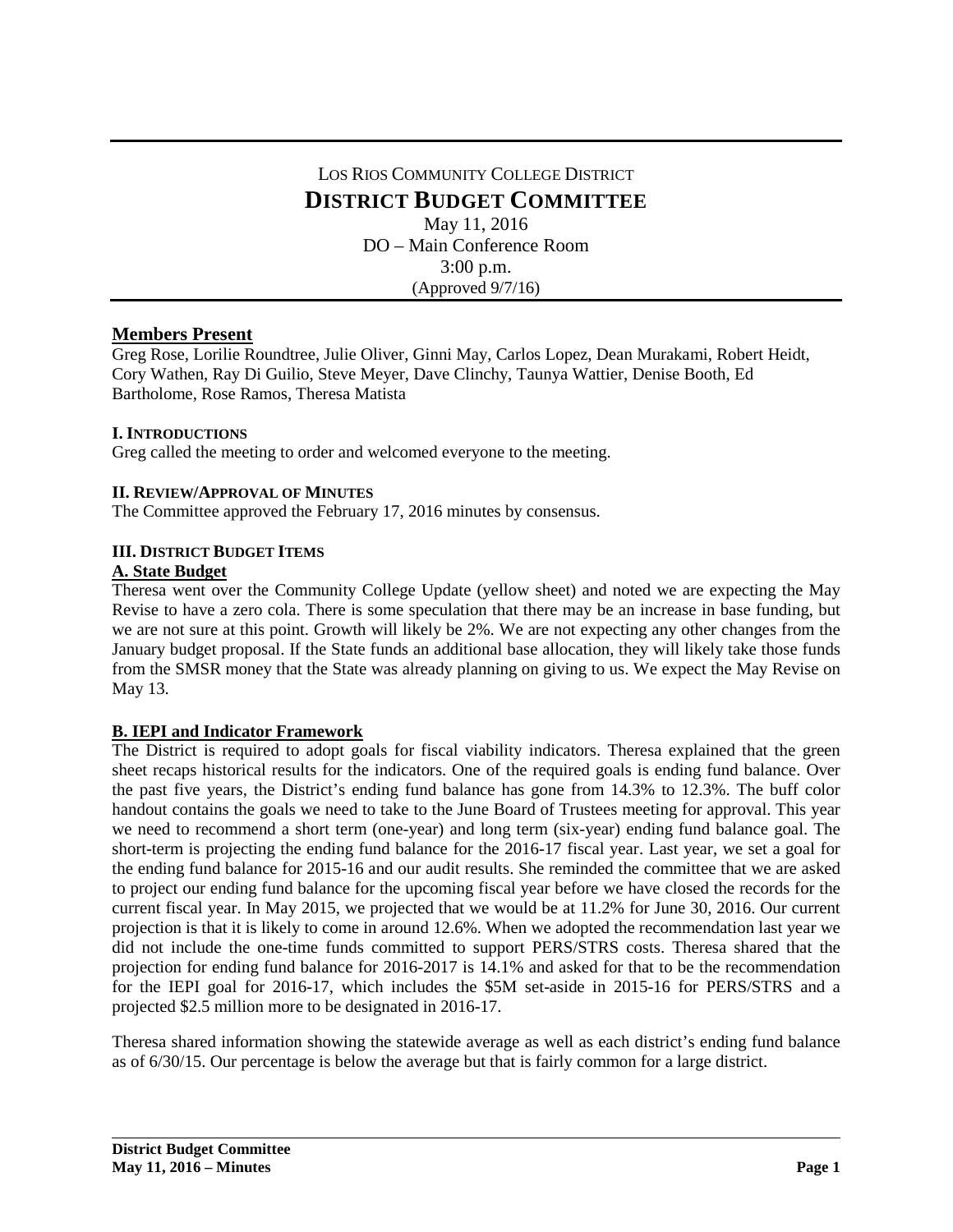A question was raised regarding the college carryovers. The ending fund balance includes the college carryovers but that when we discuss available reserves we do not consider the college carryovers as a resource in the event there is a downturn in the economy. In that instance, the colleges would likely use some of their reserves to support college operational needs while the District would access its reserves to support overall programs as was the case with the last downturn. Further discussion was held on the nature and components of fund balance. One component is our budget planning policy which establishes the requirement that we keep 3% undistributed reserves. Theresa said we should probably evaluate this requirement in the coming year to determine if it needs to be higher which would then mean a change in our Board Policy.

As far as projecting the ending fund balance six years from now, the committee discussed this goal as more a matter of determining what is a reasonable balance for our District. It is difficult to project the balance six years out given that economic circumstances can cause fluctuations, high and low, in ending balance for a specific year. Dean Murakami said the District needs a reasonable reserve that will protect us in an unstable economy. It is important to maintain that fiscal standard. There are different opinions as far as the appropriate level of reserves. A common recommendation is two months expenditures which is the recommendation contained in a document that was distributed from the Government Finance Officers Association (GFOA). Theresa mentioned that we have reserves available in our capital projects fund that when combined with our general fund, meet this recommendation. Theresa asked if everyone is ok with 14.1% as our short term goal and 12.5% for the six-year goal. Ray moved to approve the ending fund balance at 14.1% for the one-year goal and 12.75% for the six-year goal. Steve Meyer seconded. The motion was approved unanimously. The committee also unanimously voted to continue its goal of an unmodified or unqualified audit opinion for both its short term and long term goals (this is reflected by a yes on the form). The committee opted not to set any of the optional goals at this time. Theresa asked the committee to look at the optional goals and if anyone would like to have discussions on those next year, to please bring them forward.

# **C. Recalculation/P1**

Theresa went over the 2014-2015 Recalculation and 2015-2016 P1. The State has revised the final calculations twice. There is a slight reduction to growth from the 2015-16 P2 of \$16,565. Despite the CCCCO forecasting a deficit, districts were fully funded which for Los Rios was \$838K. In addition, the State had to revise the recalculation because it had overpaid for growth. The end result was that the CCCCO distributed \$15M on a one-time basis to all Districts and Los Rios received \$700K. This will flow through the compensation calculation this year. For 2015-16, there is more than \$16M of new funds net of the deficit. This includes a base allocation increase of \$12.7M. We are receiving funding for the Elk Grove Center and hopefully will receive funding for Rancho Center in 2016-17.

# **D. Access Report/Stabilization**

Theresa shared three graphs regarding our FTES displaying our reported, funded and achieved FTES. One important note is that our achieved FTES has been essentially flat for the last three years. A second graph was shared to portray how we would report FTES dependent upon whether we make our base in 2015-16 or 2016-17.

There was a discussion about productivity which centered on the achieved FTES graph. While the FTES is flat, we have been adding faculty which means our productivity is declining. Greg asked when the determination will be made as far as stability for 2016-17. Theresa said that most likely we are going to be in stability in 2015-16 based upon the initial enrollment information for summer 2016. We were planning on 20% growth. We have increased summer classes, but it does not appear that we will achieve that. We file the annual 320 report on July  $15<sup>th</sup>$ , and will know by then whether we are in stability. Either way, we will not pull back the 20% increase in funding for summer, because it will help us either year.